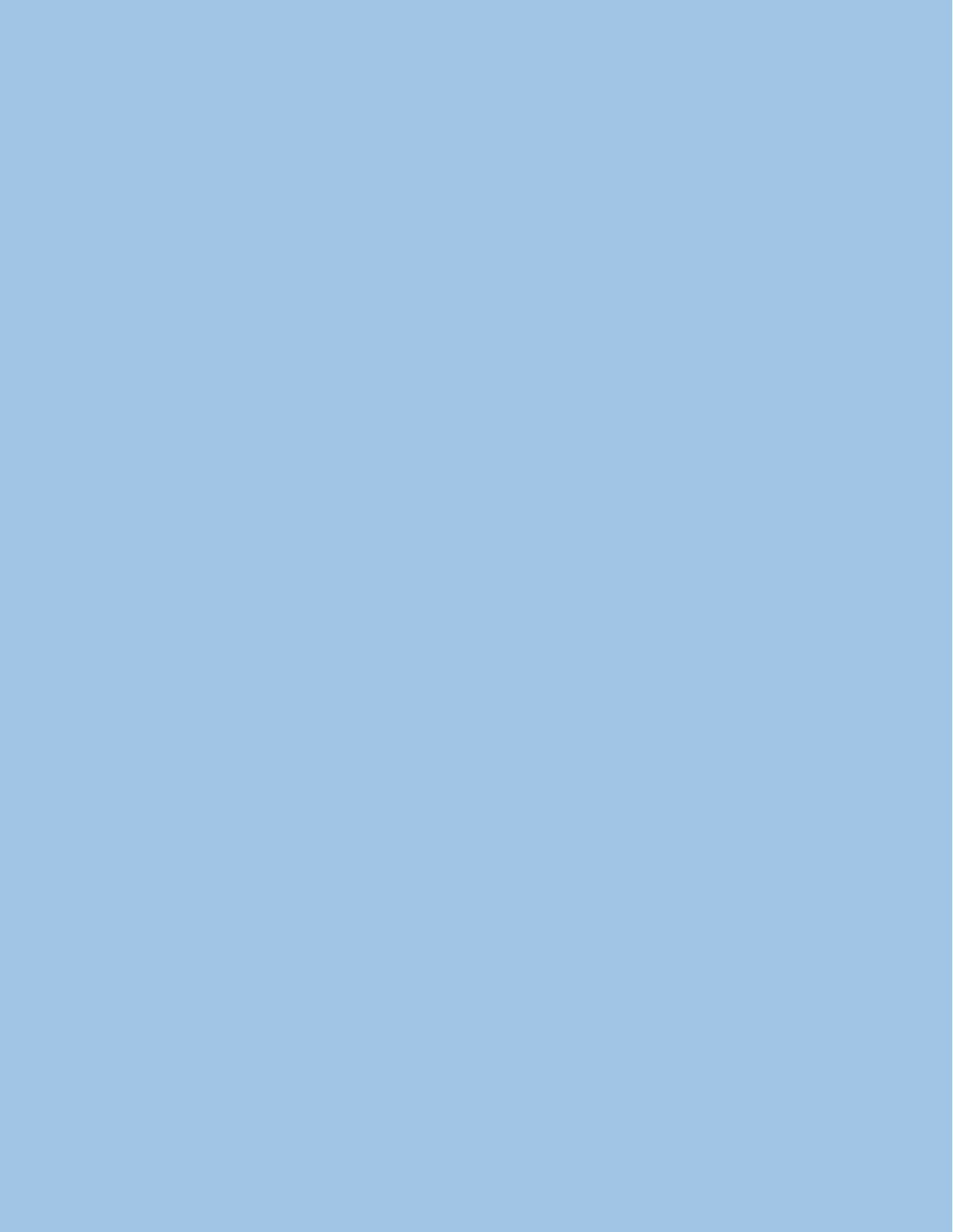# Preparing Graduate Students for the Ethical Challenges of Big Data

A Report from the Council of Graduate Schools (CGS) & Pervasive Data Ethics for Computational Systems (PERVADE)

By Jeffrey Engler and Katie Shilton

March 2022



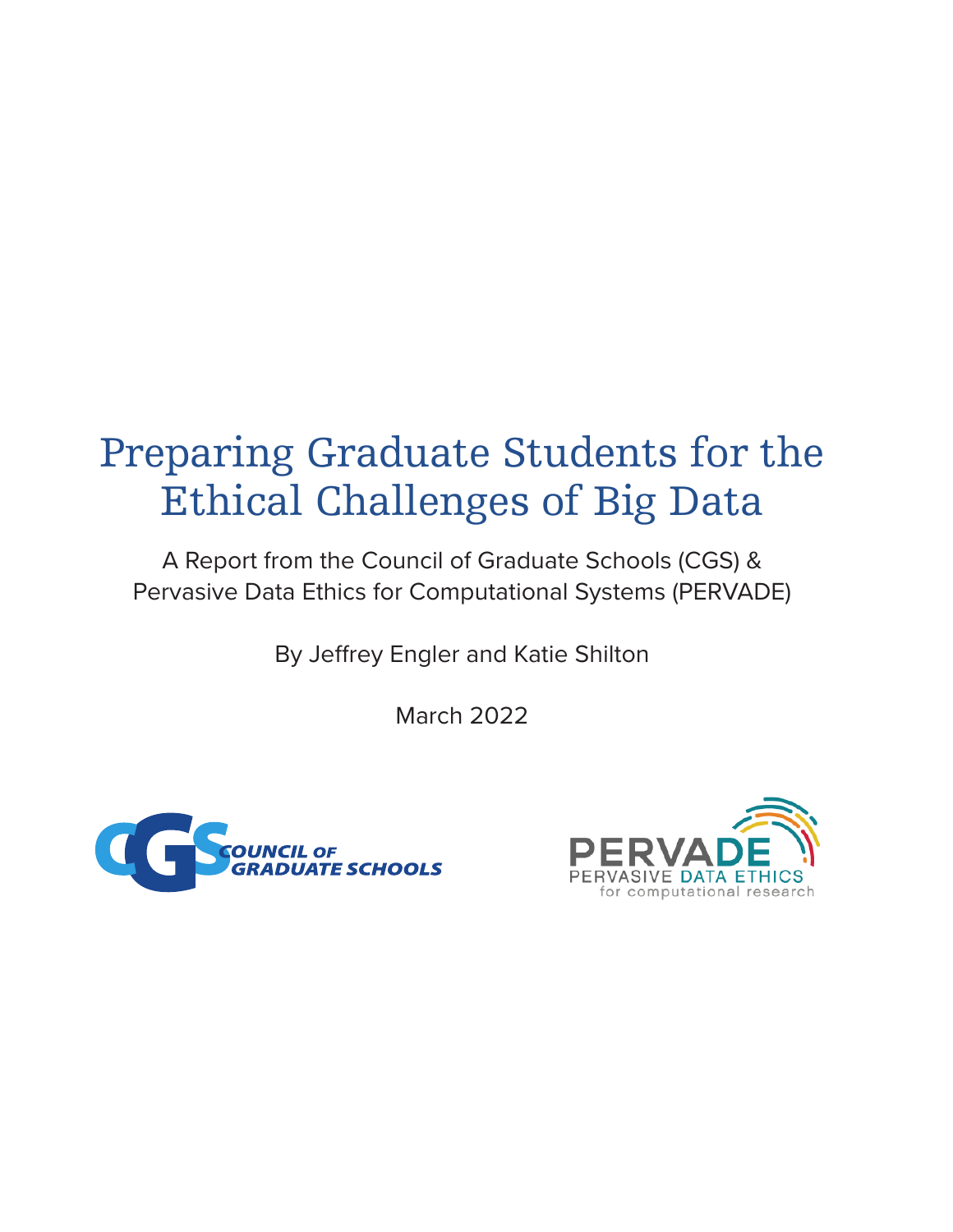Preparing Graduate Students for the Ethical Challenges of Big Data: A Report from the Council of Graduate Schools and PERVADE

Copyright © 2022 Council of Graduate Schools, Washington, DC ALL RIGHTS RESERVED.

No part of this work covered by the copyright herein may be reproduced or used in any form by any means—graphic, electronic or mechanical, including photocopying, recording, taping, Web distribution, or information storage and retrieval systems—without written permission from the Council of Graduate Schools, One Dupont Circle, NW, Suite 230, Washington, DC 20036.

ISBN-13: 978-1-933042-62-6 ISBN-10: 1-933042-62-1

*Suggested Citation:* Engler, J. and Shilton, K. (2022). Preparing Graduate Students for the Ethical Challenges of Big Data: A Report from the Council of Graduate Schools and PERVADE. The Authors.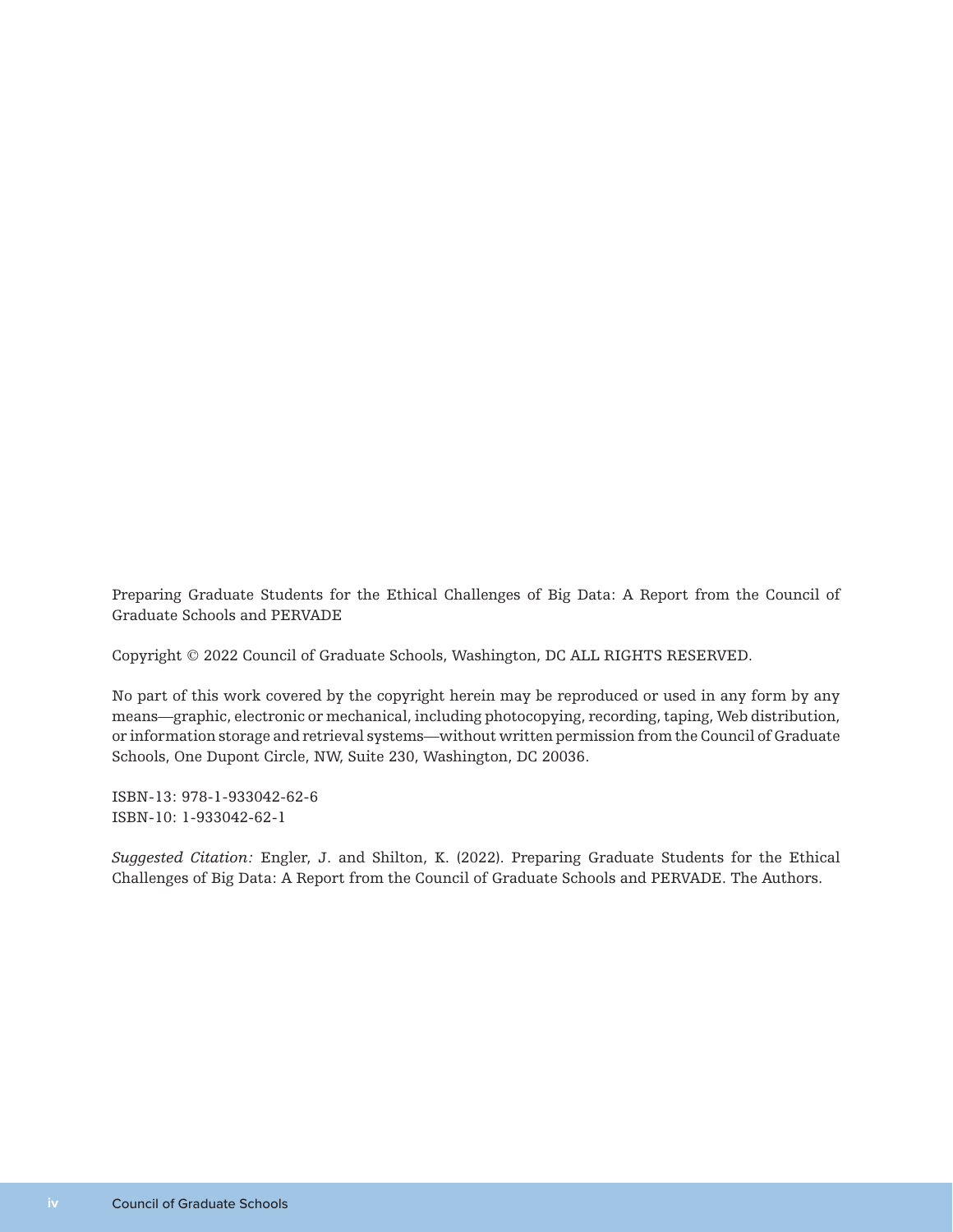### **ABOUT THE PROJECT**

*Preparing Graduate Students for the Ethical Challenges of Big Data* is based on a project designed to better understand challenges and opportunities in preparing graduate students for the ethical challenges of research using large datasets. In collaboration with graduate deans, experts in big data, and practitioners of research integrity education, CGS and PERVADE analyzed current perceptions of need and identified action steps with the potential to expand current approaches to research training. The project was made possible with generous funding from the Office of Research Integrity (ORI) and Elsevier.

### **ABOUT CGS**

CGS is an association of 500 graduate institutions that is dedicated to the advancement of master's and doctoral education and research. Working closely with our members, we advocate for graduate education, develop innovative research, and identify best practices. Our projects generate information and data that help graduate deans and their institutions better support graduate students and programs. CGS has engaged in projects that advance the professional development and career success of graduate students and support comprehensive approaches to research and scholarly integrity and the responsible conduct of research (RCR).

### **ABOUT PERVADE**

Pervasive Data Ethics for Computational Systems (PERVADE) is a cooperative research project formed in 2017 with funding from the National Science Foundation. Uniting researchers across six institutions, PERVADE research seeks to answer open empirical questions in big data ethics such as: how do we quantify the risks to individuals and groups in the use of pervasive data? How do people experience the reuse of their personal data? And how should existing ethical codes be adapted and adopted for computational research? PERVADE's work is supported by the National Science Foundation under Grant IIS-1704369. *Any opinions, findings, and conclusions or recommendations expressed in this report do not necessarily reflect the views of the National Science Foundation.*



ELSEVIER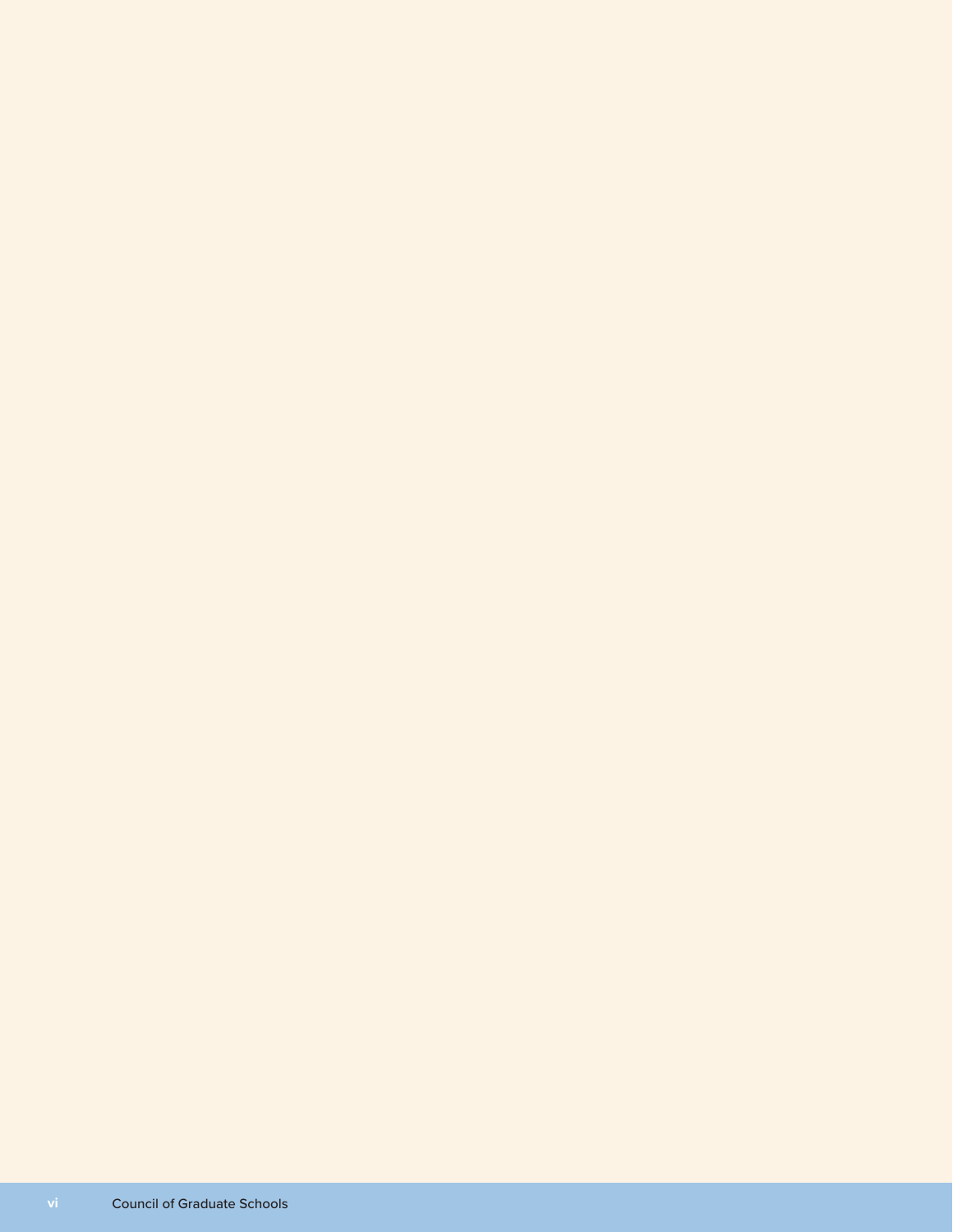# Contents

| viii |
|------|
| ix   |
|      |
|      |
|      |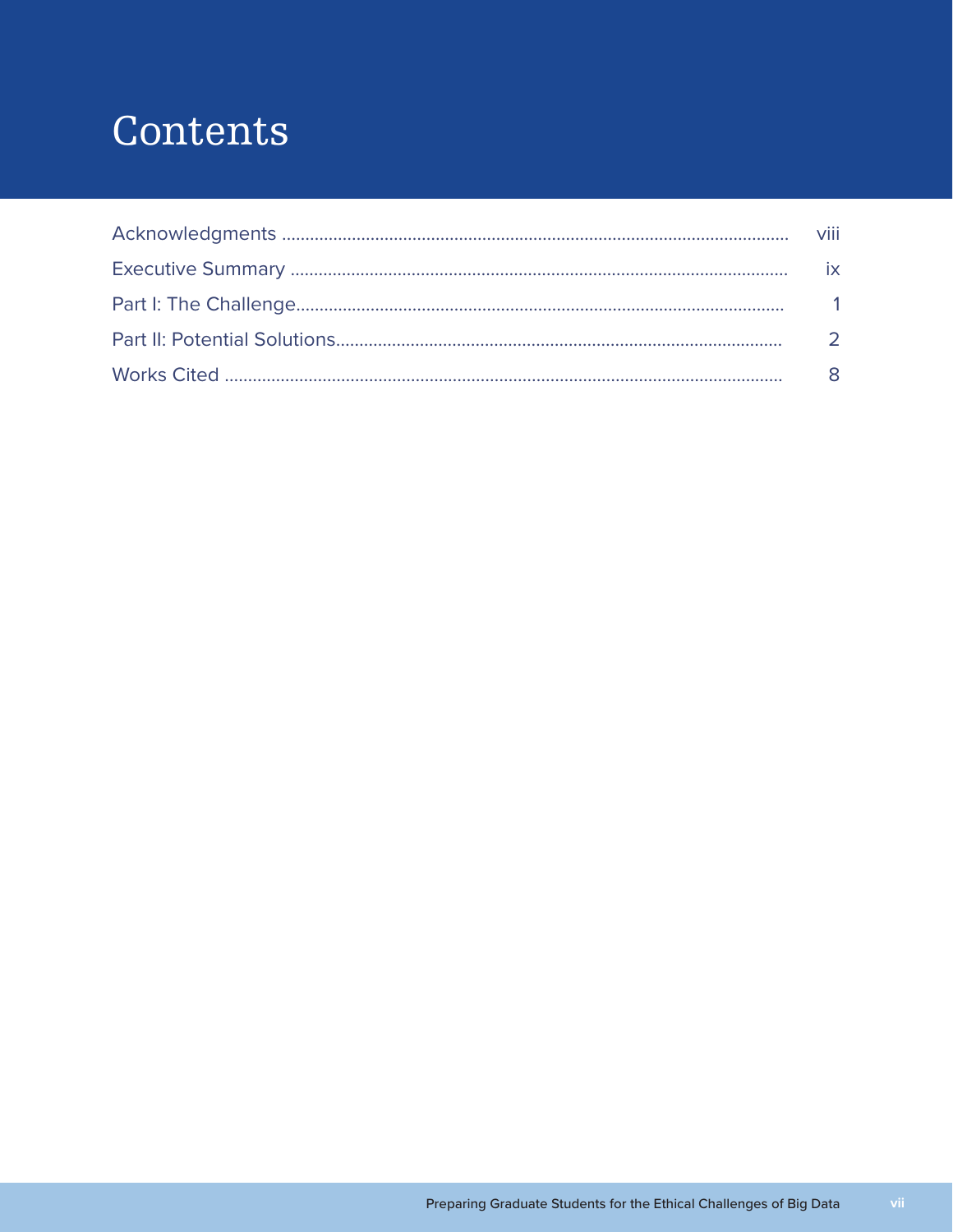# **Acknowledgments**

This work was supported by a grant from the Office of Research Integrity of the U.S. Department of Health and Human Services (grant ORI IR190054-01-00) and by funding support from Elsevier. PERVADE is supported by NSF grant IIS-1704369 (Katie Shilton, Project Director). CGS and PERVADE are grateful to Suzanne Ortega, Julia Kent, Michael Zimmer, Casey Fiesler, and Thomas Jeitschko for helpful guidance and advice in planning the content for the project workshop in April 2021, and to the workshop participants for their thoughtful contributions and insights. We also thank Matthew Linton, Heidi Shank, and Katherine Hazelrigg for providing technical support during the workshop, and Katherine Hazelrigg for editorial assistance in the preparation of this report.

This publication was supported by Award No. 6 ORIIR190054-01-02 from the Office of Research Integrity. Its contents are solely the responsibility of the authors and do not necessarily represent the official views of ORI.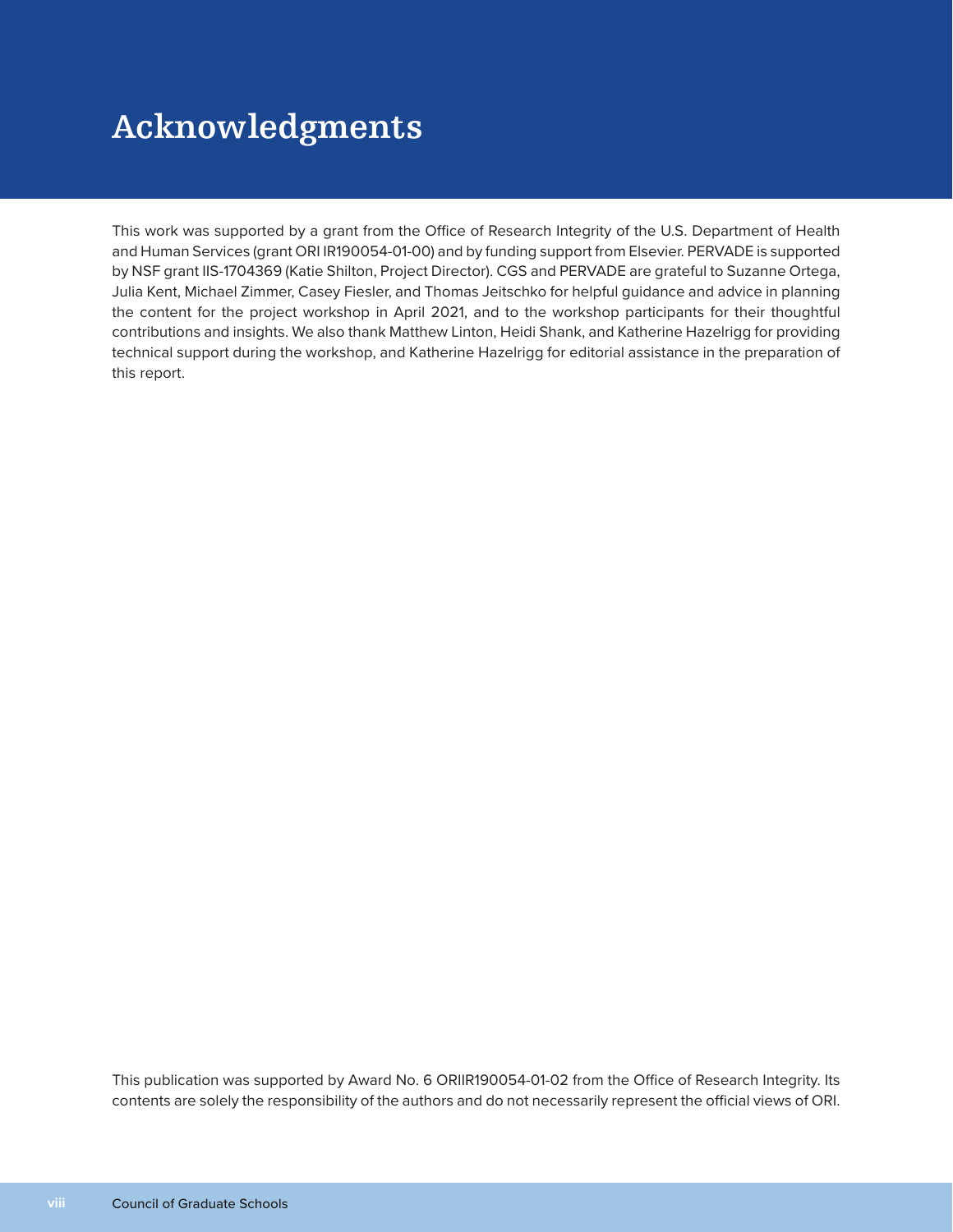## **Executive Summary**

Large datasets present exciting new opportunities for the U.S. and global research enterprise. Indeed, "big data" approaches to research have the potential to develop new knowledge and innovations across nearly every broad field of study, particularly in the biomedical sciences, computer science, engineering, and the social sciences. Yet the methods used to assemble large datasets, and their applications in decision-making contexts, challenge existing ethical paradigms for data management, data integrity, human subject protections, and data use. In many fields, for example, aggregating data from different sources can make privacy protections for human subjects more complex and raise questions about data ownership. In others, the use of algorithms and predictive analytics may lead researchers to influence—not simply predict—human behaviors. Unfortunately, current attempts to identify and address these challenges are often focused within specific disciplines or corporate settings and offer little opportunity to integrate these evolving ethical concerns within graduate programs preparing the next generation of researchers.

Graduate deans often oversee professional development and responsible conduct of research (RCR) training curricula and are uniquely positioned to present the ethical concerns of big data research to their university communities and to bridge potential silos that impede sharing best practices to address these evolving challenges. To address this gap in graduate student preparation, the Council of Graduate Schools (CGS) and PERVADE (Pervasive Data Ethics for Computational Systems) embarked on a project to better understand the challenges and opportunities universities face in preparing graduate students in the ethical use of big data. Our goals were to identify both broad and specific ethical challenges that arise from the use of big data resources in graduate student research; to discuss and evaluate existing resources for training in the ethical use of big data; to identify potential levers for introducing and discussing these challenges, and for engaging Principal Investigators (PIs) and advisors in helping students prepare for them; and to formulate potential strategies for deploying and embedding resources for big data ethics within academic programs, professional development opportunities, and RCR training.

With generous funding from the Office of Research Integrity (ORI) and Elsevier, CGS and PERVADE convened a diverse group of graduate education leaders around these topics. The virtual event, held in April 2021, brought together graduate deans, experts in the ethics of big data research, and representatives from disciplinary societies and other organizations. This report synthesizes lessons learned from this event with the goal of informing and strengthening efforts to prepare graduate students for the challenges of big data research.

The five major conclusions and recommendations from this collective work are intended to stimulate further action and reflection in the research and graduate education communities.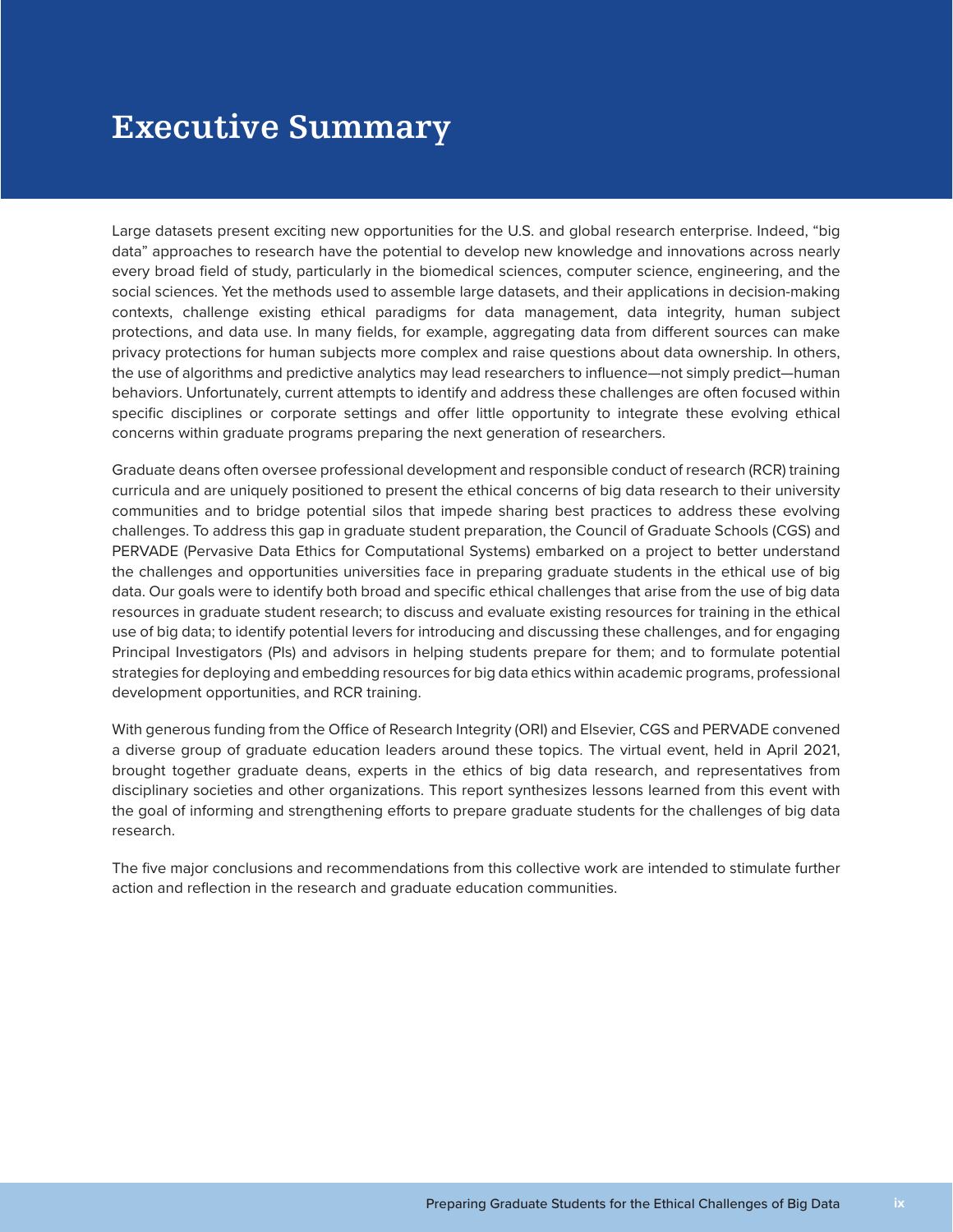### **CONCLUSIONS AND RECOMMENDATIONS:**

- 1. **The ethical challenges of research involving big data are relevant to a large population of master's and doctoral students and should be broadly integrated into graduate research training.** While big data methodologies are sometimes seen as a hot topic or novel innovation, they should not be relegated to specialized training programs or courses.
- 2. **The research and graduate education communities should evaluate current RCR curricula and ensure that they address challenges in big data.** Research with large datasets is changing the way we need to teach several categories of RCR training recognized by the federal government, in particular, collaborative science; data acquisition, management, sharing and ownership; and human research protections.
- 3. **Plans to expand graduate research training to address ethical issues in big data research should include the participation of a broad range of stakeholders.** Universities should involve faculty, students, IRB review boards, vice provosts for research, IT staff, and others, from many different disciplinary training programs in their efforts. Students benefit when different groups on campus communicate and collaborate on a coordinated approach.
- 4. **Graduate deans, as the individuals with the broadest responsibility for the quality of graduate student research training, should play a lead role in supporting and facilitating institution-wide collaborations.** The graduate dean community has a strong track record of supporting communication and collaboration across campus with the goal of improving and expanding student learning and professional development.
- 5. **Universities, organizations that support graduate education, and funders should increase their efforts to develop resources that prepare graduate students for the ethical challenges of research using large datasets.** As resources such as curricula and case studies become available, these groups should work together to make them centrally available.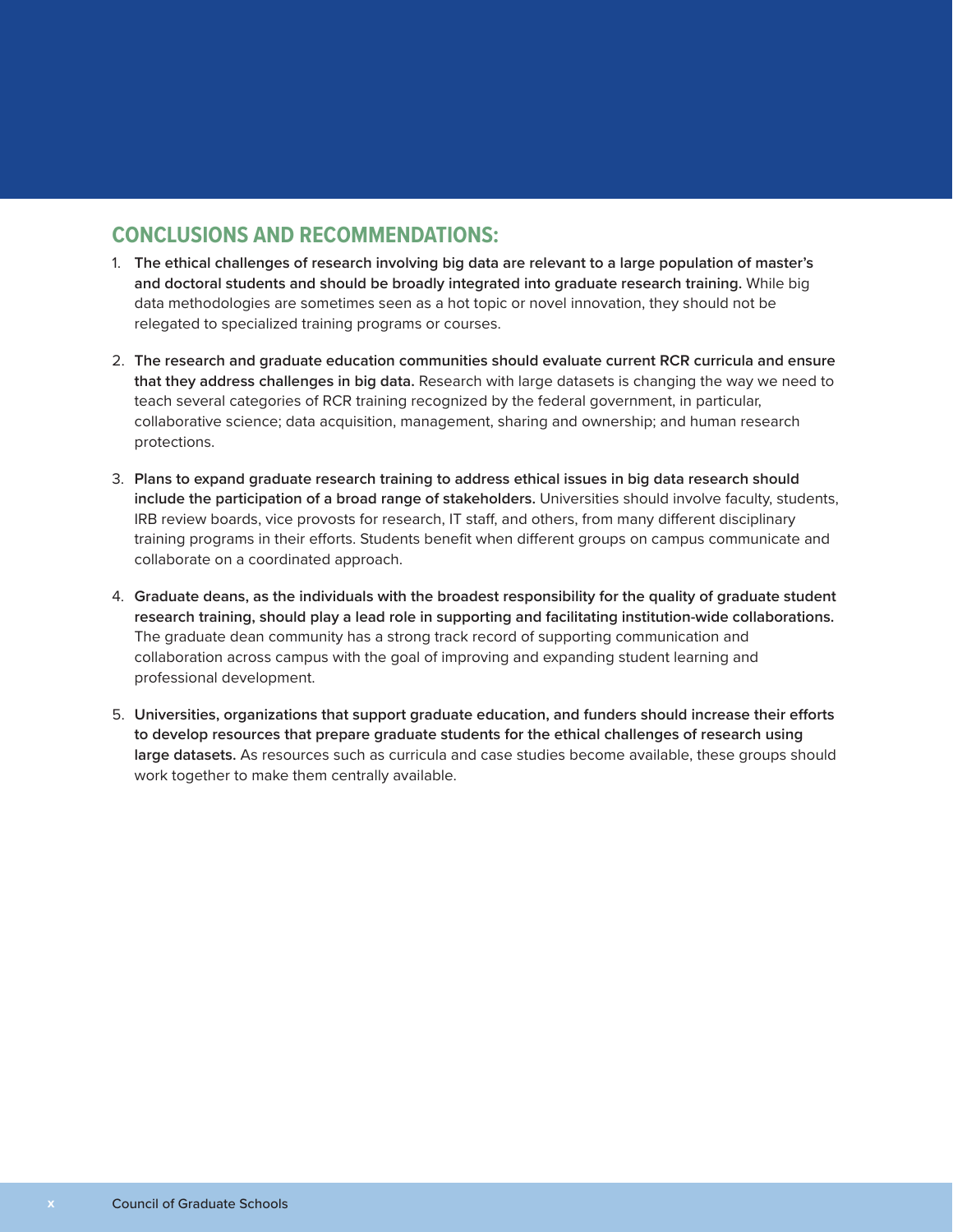# **Part I: The Challenge**

"Big data" are often characterized by one or more of the following three characteristic "V's": *volume* (data come from many sources), *velocity* (data are generated and can accumulate rapidly), and *variety* (data come in many different formats that must be aligned and annotated) (1). The adoption of big data in research has strained our existing paradigms about the ethical use of data in the areas of data management, data integrity, personal privacy, and cybersecurity. These challenges affect not only the research community but also many other political, economic, and social interactions. For example, a report from the National Academies (2) cites the possibility of attacks on big data repositories and the corruption or distortion of the data stored within them ("intentional data alteration"). Public reports of hacking of consumer data and the inappropriate use of the Facebook platform by Cambridge Analytica reinforce the need to train future users and developers in the ethical use of big data. However, big data also present ethical challenges to researchers in more typical contexts, creating confusion, for example, about ethical principles for using social media data in research (3, 4).

Graduate training presents an ideal opportunity to expose students to ethical challenges in research and to provide them with opportunities to navigate those challenges. Graduate students are in the process of developing their habits and professional identities as researchers and scholars (5). However, as has been noted in previous studies, minimalist or compliance-oriented approaches to ethics training may lead to important gaps in training (6). In the context of big data, one example of such a gap is in big data and artificial intelligence tools. In some training programs, particularly those associated with data or computer science, student researchers may learn about the risks of using AI tools that draw from large datasets. However, more and more disciplines are using such tools without a clear understanding of the potential for harm to individuals, for example in studies using anonymized big data in sociology, public health, and medical research.

There has been some previous discussion of these issues within the graduate education community. In 2015, a Global Summit hosted by the Council of Graduate Schools and the National University of Singapore (NUS) on the implications of big data in graduate education shed light on several challenges for research ethics education. One of these was the interdisciplinary nature of many projects involving large datasets. Interdisciplinary and multidisciplinary research may present additional complexity to research endeavors, requiring a student to navigate different research cultures and norms and to use a variety of research methodologies (7). This, too, may create disagreement or ambiguity about what constitutes ethical research practice for students beginning their research careers.

The Global Summit resulted in a set of recommendations for addressing this and other issues in graduate education and big data research. The summit participants, representing 15 countries, made a number of recommendations related to graduate training and big data research. These included: developing best practices and case studies of 'big data' education across disciplines; identifying what skills and knowledge beyond technical and statistical skills—students need to succeed in a world of big data; and determining whether responsible conduct of research training will adequately address such issues (8).

Since 2015, with the sheer amount of data generated for research use growing exponentially, the pressure to address these issues has intensified. While there have been a number of systematic efforts to improve research and scholarly integrity in graduate education, none of these efforts has focused on how universities are handling big data ethics education broadly within graduate education and at an institutional level. The specific challenges of big data and its impact on a broad range of STEM research fields are topics not often included in this training, even as the use of large, aggregated databases and new methods to mine them expands in many biomedical, STEM, and humanities disciplines.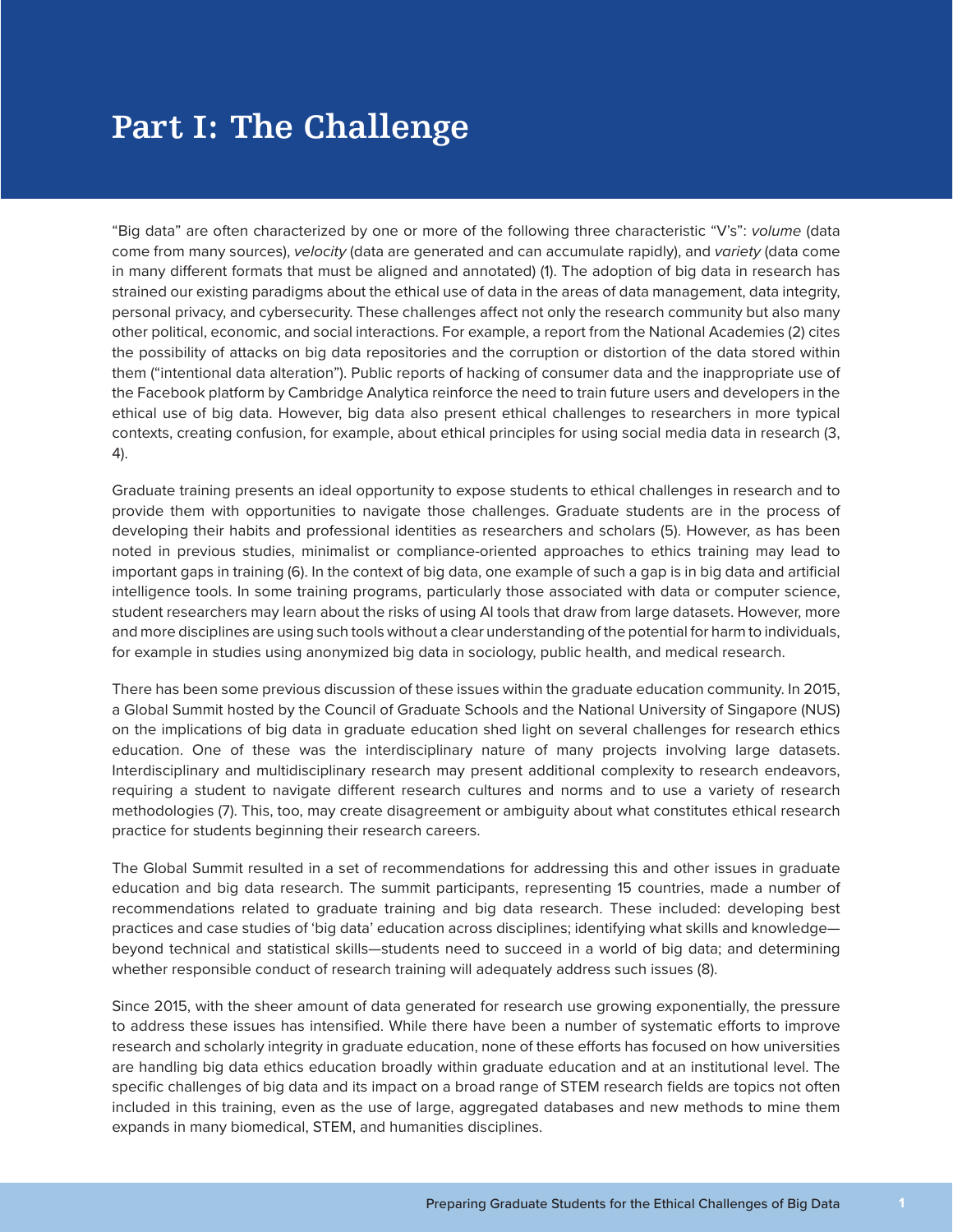# **Part II: Potential Solutions**

To help graduate deans further understand issues and challenges in the ethical use of big data, CGS partnered with PERVADE, an NSF-funded project to explore the potential risks posed by using big data in research and in technology. This partnership pooled our expertise with the goal of strengthening research education as these developing research risks arise. Through the conversations held in a workshop setting, participants explored the ethical issues and resources needed to expand ethics education in this area.

A majority of participants were graduate deans, university leaders who play a key role in the professional development of graduate students. Graduate deans can help graduate programs identify student needs and help scale promising ethical practices across many programs of study. In many cases, deans and their staff may also advise graduate programs and other university leaders as they adjudicate allegations of ethical or academic misconduct.

The virtual workshop, which took place over three afternoons (April 12-14, 2021), sought to engage graduate deans and other experts in developing strategies for effective training in the scholarly and ethical challenges of big data research. This workshop brought together thought leaders from the big data ethics community with graduate deans from STEM-research-intensive institutions to identify those areas where graduate deans are best positioned to integrate the unique ethical concerns of, and approaches to, big data in research into graduate training.

More specifically, within the workshop program, participants sought to:

- 1. Identify both broad and specific ethical challenges that arise from the use of big data resources in graduate student research;
- 2. Critique existing resources for training in the ethical use of big data;
- 3. Identify potential levers for introducing and discussing these challenges, and for influencing ethical cultures within an institution; and
- 4. Formulate potential strategies for deploying and embedding resources for big data ethics within the RCR training curriculum.

### **WORKSHOP DAY 1: "THE CHALLENGE OF TRAINING IN BIG DATA ETHICS: WHY IS IT HARD?"**

The goal for day one of the workshop was to identify both broad and specific ethical challenges that arise from the use of big data methods and resources in graduate student research.

Michael Zimmer, PhD, an associate professor at Marquette University who specializes in data ethics and privacy issues, framed the discussion. Zimmer began by underlining the enormous power of big data in research: large databases and sophisticated data analytics have allowed detailed insight into a substantial variety of human activities, and the adoption of these approaches has become widespread among both commercial and academic research enterprises. In this presentation, Dr. Zimmer points out that accumulating data about people is easy and pervasive, yet there are no widely-used standards to ensure individual privacy, consent for human subjects research, or assessment of the potential harms that may result. He also provided some potential targets, such as embedded ethics training within the curriculum and updated RCR resources, for better training of graduate students and other researchers in the ethical use of these methods and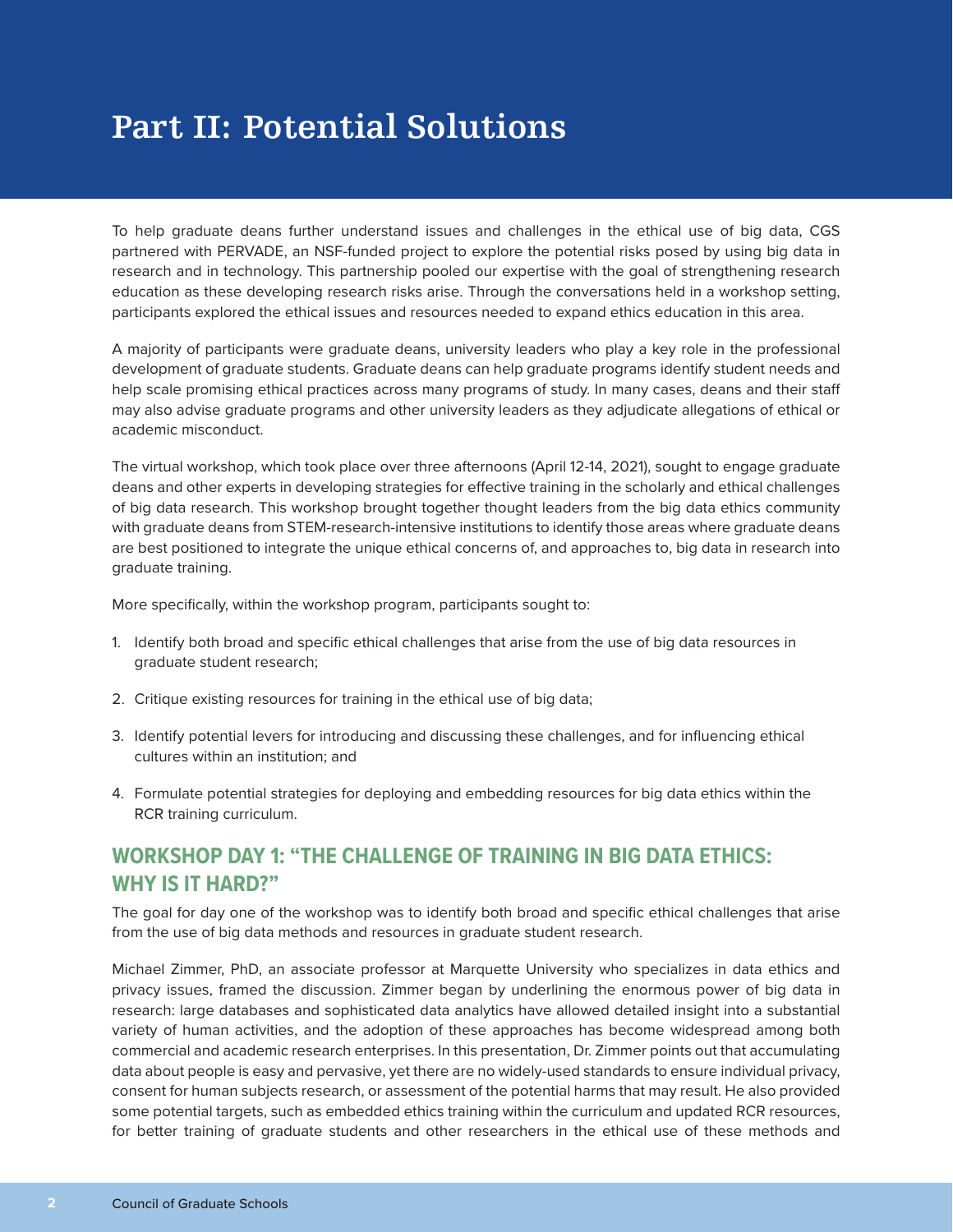resources. In addition, he advocated for conversations with industry and government stakeholders to expand these discussions and concerns to a broader audience.

#### *Summary of group discussions*

After the keynote, participants broke into smaller groups to discuss a series of questions raised in Dr. Zimmer's talk.

**Question 1:** How aware are you of any big data research taking place at your institution that might spark some of the ethical challenges discussed in Zimmer's presentation? In which departments would these most likely take place and in what form?

Participants noted that departments that focus on computer technology and data analysis are the easiest to identify as utilizing big data: computer science and information science engage frequently in this kind of research. But big data research methods are often used across disciplines - for example, in learning science. Disciplinary silos can make it hard to identify where research using big data may be employed at the larger university level. In discussion, it was observed that graduate students are an important source of information about training needs. While IRBs might help universities identify where large datasets are being used, they frequently don't require formal approvals for the use of "public" datasets and may not be aware of the range of research using these resources. Funders and publishers also have insights into the use of big data and might be checkpoints for ethics requirements; however, publishers generally do not inform the university when they discuss research manuscript issues with authors. CITI modules may provide opportunities for distribution because so many universities use them for RCR education. All of these options were seen as preferable to no action. The worst-case scenario, participants agreed, is when the university only notices big data research ethics problems because students are charged with violations of academic integrity or when they arise within other misconduct processes.

**Question 2:** How prepared do you think your institution is to address the emerging ethical issues surrounding big data research? Does your RCR training address these concerns? Do you feel your faculty are prepared to guide students properly and your IRB is equipped to handle such protocols?

Discussion participants noted that one challenge is the preparation of senior faculty to deal with big data ethics. Senior faculty train a large number of graduate students through research mentoring, but if they don't possess adequate knowledge of these issues, their students might not be well trained in the ethical use of these methods either.

It was also agreed that data ethics should be expanded within RCR courses. Current RCR training in these issues is minimal. Some institutions have made substantial progress in scalable team education for RCR, and their approach may be a model for other institutions. Funding agencies could also play a role in strengthening training requirements by issuing new RCR guidance/requirements (or for training grants to develop guidance). There may also be issues with ethics training for values/ideas not covered well by current RCR and IRB training resources, such as the risks of de-identification of participants and the potential for harm to those individuals.

Participants also raised the question of whether training would be more effective if research ethics instruction were tied to the use of particular research tools during graduate training. IRB staff may be natural allies in this effort because they evaluate research plans before data are collected. To be most effective in detecting lapses in the use of big data methods, IRB reviewers and staff may need further training in these ethical issues.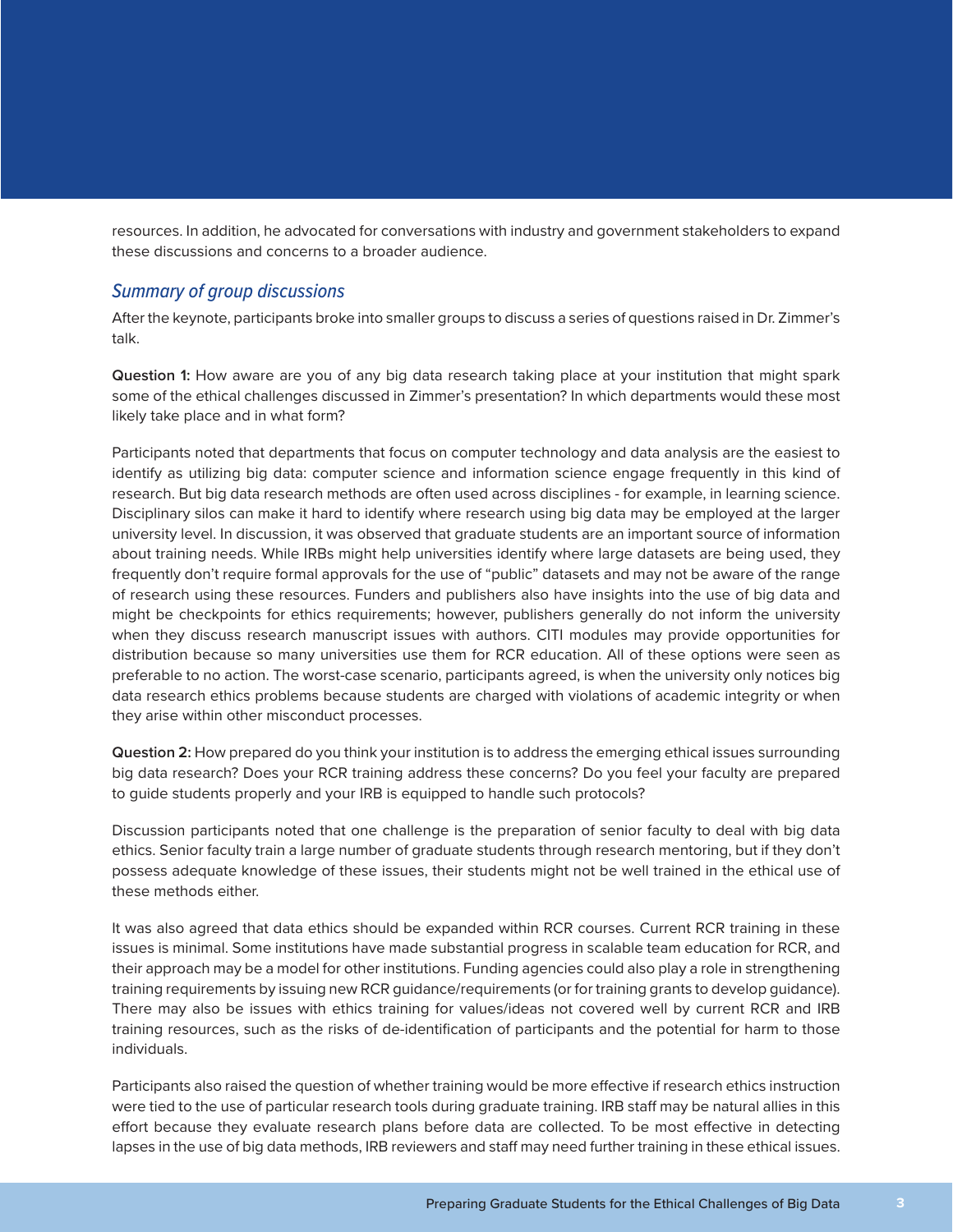**Question 3:** What kind of resources would be most helpful to ensure your graduate students are properly trained about the challenges of big data ethics? What is the best way to engage and to ensure the full complexity and diversity of ethical concerns are properly communicated?

Institutions aspire to build cultures of ethical and academic integrity. As part of that social mission, graduate faculty, disciplinary societies, IRB offices, and research oversight and compliance offices all bear the responsibility of assuring that ethics training occurs and is robust. A shift in mindset beyond compliance is needed to ensure that research ethics are considered integral to the rigorous use of data analysis methods.

Participants also noted that training modules or course modules in big data ethics that are aimed at students are needed. Training should focus on their responsibility as researchers and what they can do to anticipate and avoid ethical issues in data science. A directory of data ethics resources (both existing resources as well as new examples and case studies that can be easily incorporated into courses or methods training) would be a good first step.

## **WORKSHOP DAY 2: "THE CHALLENGE OF TRAINING IN BIG DATA ETHICS: WHAT RESOURCES ARE AVAILABLE OR ARE NEEDED?"**

The goal for day two of the workshop was to survey what existing resources are available for training in the ethical use of big data, to identify new resources that may be needed, and to strategize about ways to engage students in their use.

The second keynote presentation was delivered by Casey Fiesler, PhD, an assistant professor at the University of Colorado Boulder and an expert in technology policy and law. Fiesler described available resources and the challenges to introducing them effectively within disciplinary training. Her central point was that embedding these issues within a disciplinary context can prevent the silo-ing of "ethics" from research. Fiesler suggested a set of priorities for faculty and other leaders as they identify opportunities within the graduate training curriculum to engage students in ethical concerns. These priorities include: (1) integrating ethics content into the curriculum so that they are gaining exposure to these issues at the same time they are learning the methods, (2) creating shared resources between disciplines, (3) facilitating conversations among stakeholders, and (4) making experts in the field available during these conversations.

#### *Summary of group discussions*

**Question 1:** Where do students at your university typically receive training for research ethics? These might be specific classes in different departments, general training materials (e.g., through an IRB), or even outside resources.

Participants in the discussion noted that CITI training provides the most frequently-cited resources for research ethics training at a campus level. However, some departments provide their own RCR training programs. One avenue for increasing attention to big data might be to target departments already doing their own RCR work, as well as the increasing number of institutes and programs on campuses devoted to big data research. Providing opportunities for this ethics training within laboratory groups might be another venue for this instruction, because so much graduate student training occurs within research teams. There may also be opportunities to provide micro-credentials documenting the training in the ethical use of big data methods as part of a student's professional development.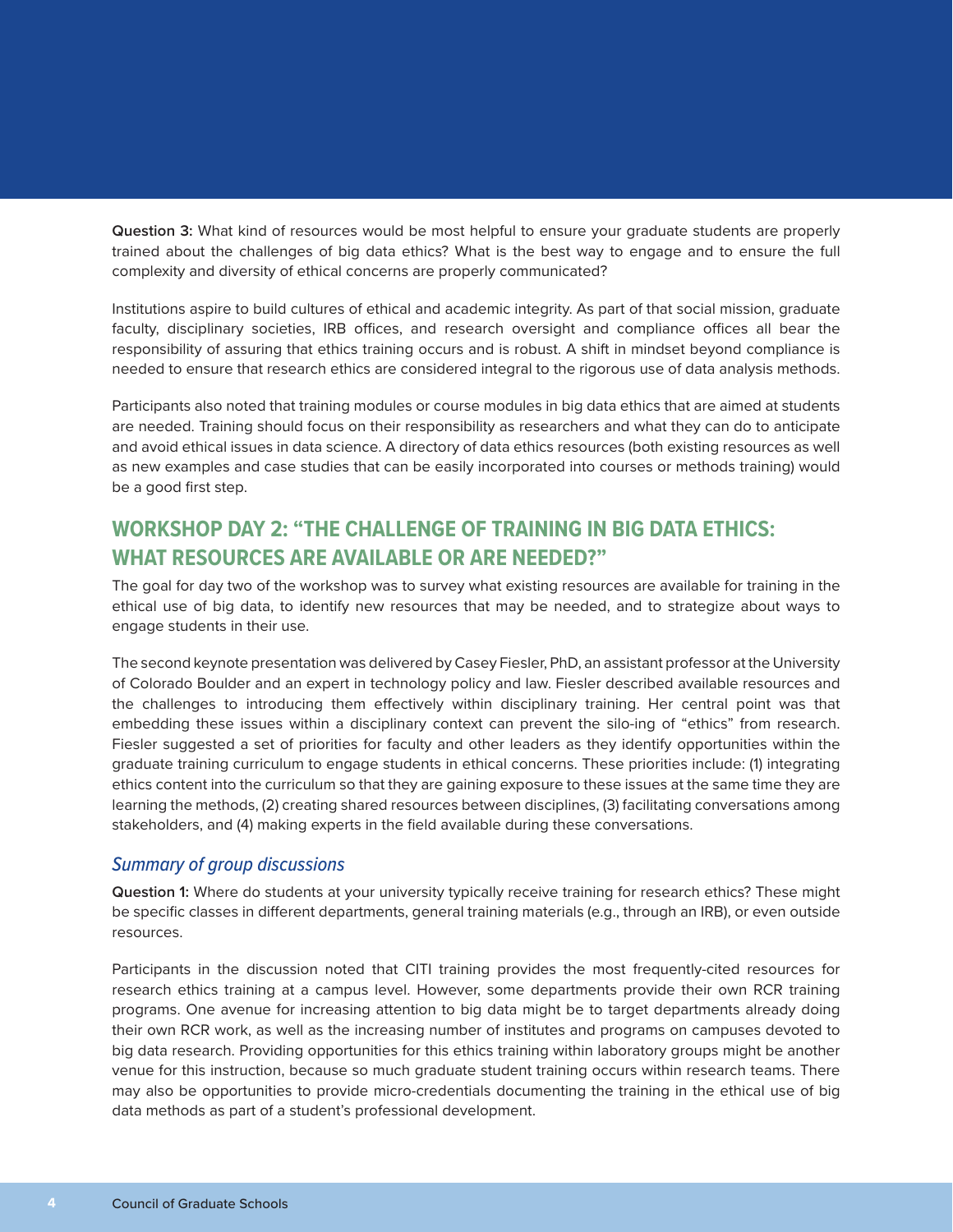Informal opportunities for ethics training were also considered. It was noted that Cornell University offers an "Ethics Cafe," a monthly discussion space for graduate students to raise issues they may be facing. Another suggestion was to provide "Ethics Dinners" with deans to signal the importance of the topic to institutional leadership.

**Question 2:** Where do students at your university typically receive training in data science or big data research methods? Is there overlap between the answer to this question and the previous one, for example in classes?

Discussion participants observed that there are many new efforts on campuses for data science training, many focused on technical tools and programming skills. Including ethical issues within the context of those skill development projects could further engage students in this concern. Courses in data science methods might be another place to integrate ethics training into professional skill development.

**Question 3:** If your university were going to improve education in big data ethics (whatever you might imagine that means), what kinds of resources do you think would help?

Several suggestions were made about resources that CGS and other external partners might provide:

- a. Providers of online professional development could identify or develop basic modules that provide general knowledge and a range of case studies in big data ethics.
- b. Such providers (or faculty working in consultation with them) could also present examples of ethical dilemmas that offer students opportunities to practice decision-making in the context of big data research methods. Disciplinary case studies could be particularly helpful. Materials should emphasize data ethics rather than big data ethics. Ethical issues emerge even when dealing with "small" datasets, and researchers might not recognize their data as "big" within their own discipline/ area.
- c. CGS could take a role in aggregating resources and making them available so that programs can avoid duplicating effort.

Participants also offered ideas about university-developed resources and policies:

- a. Degree program approvals at the campus level might be a lever for increasing attention to ethics. Campus leaders could require ethics components for new program approvals.
- b. Campuses could host seminars with experts doing research on ethics in particular data areas (health, political science, etc.).
- c. Universities and their partners should consider research areas that have been successful in advancing cultural change around research ethics, such as gene therapy research and research using animals.

Looking ahead to the development of new resources, participants agreed that funding and faculty time are a challenge. In rapidly growing units such as data science, faculty are frequently already over-committed. Yet another challenge is the relative lack of agreed-upon norms in the big data space, although this is changing. Illustrations of potential harms can help with norm-setting.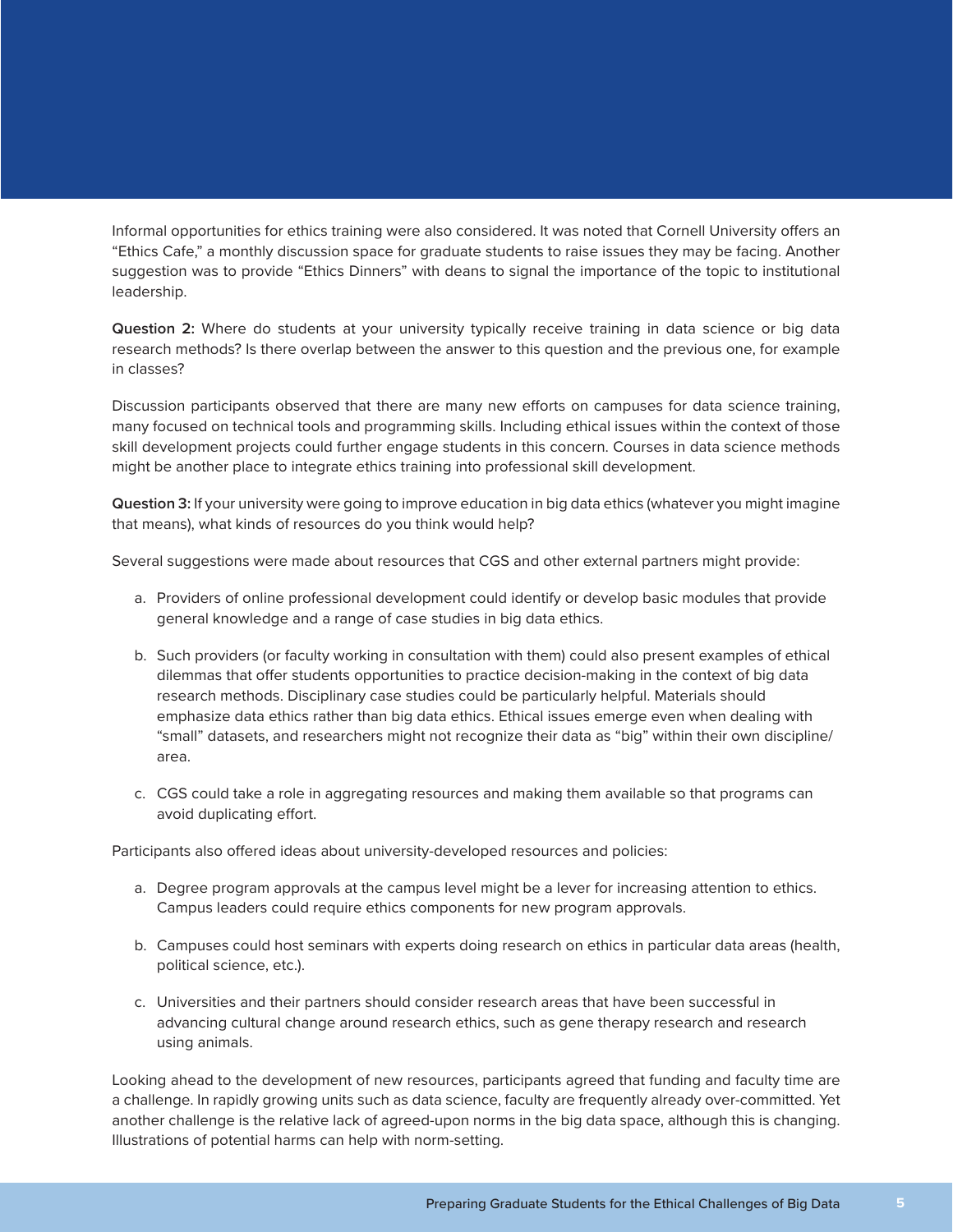## **WORKSHOP DAY 3: "HOW CAN GRADUATE DEANS ENGAGE WITH FACULTY TO EXPAND RCR TRAINING AND CURRICULA REGARDING BIG DATA?"**

The goal for the final session was to identify potential levers for introducing and discussing the ethical challenges of big data with stakeholders and for influencing ethical cultures within an institution. We also sought to formulate potential strategies for deploying and embedding resources for big data ethics within the graduate training curriculum.

The final keynote presentation was delivered by Thomas Jeitschko, PhD, dean of the Graduate School at Michigan State University. Jeitschko began by reaffirming a message heard in previous presentations and discussions: research integrity is fundamental to the quality of scholarship and creative work. Training in academic integrity should follow best practices in research, not just compliance and rule following. In line with that principle, ethics training in big data should include content and examples that embed the training within the professional standards of the discipline. Big data are increasingly used in many disciplines, and the ethical use of these methods present the additional challenges of biased data, unanticipated harms that may arise from data release, and undercutting the privacy concerns of individuals. Dr. Jeitschko noted that it is important to engage faculty and other leaders in discussing how to address these issues in graduate student training both within and across disciplines.

#### *Summary of group discussions*

**Question 1:** Given that many of the ethical questions involved in big data research are not well understood and often not appreciated, what are possible means to raise awareness of big data research ethics questions across disciplines?

Several discussion participants observed that training materials should focus on helping students make connections between their data, which can often seem disembodied or decontextualized, and the people they represent. This can be a matter of language: instead of always referring to "samples," we might substitute the word "biopsies;" "scraping data from Twitter" can be referred to as "collecting opinions or data on human interactions."

**Question 2:** What resources should be centrally available to support programs and students, and which resources would be standing resources, ad hoc resources, or on demand?

Ideas generated in response to question two included:

- Creating a bank of ethical dilemmas to discuss in the context of disciplinary and ethical standards and values.
- Considering a continuing education model— for example, offering continuing credits/requirements for researchers using big data research methodologies as these approaches change over time. Microcredentialing and badging could be one means to demonstrate completion of ethical training by students to document skills and knowledge for future employers.
- Finding local resources and experts on each campus, including identifying which individuals and units might serve as resources/knowledge repositories for local efforts.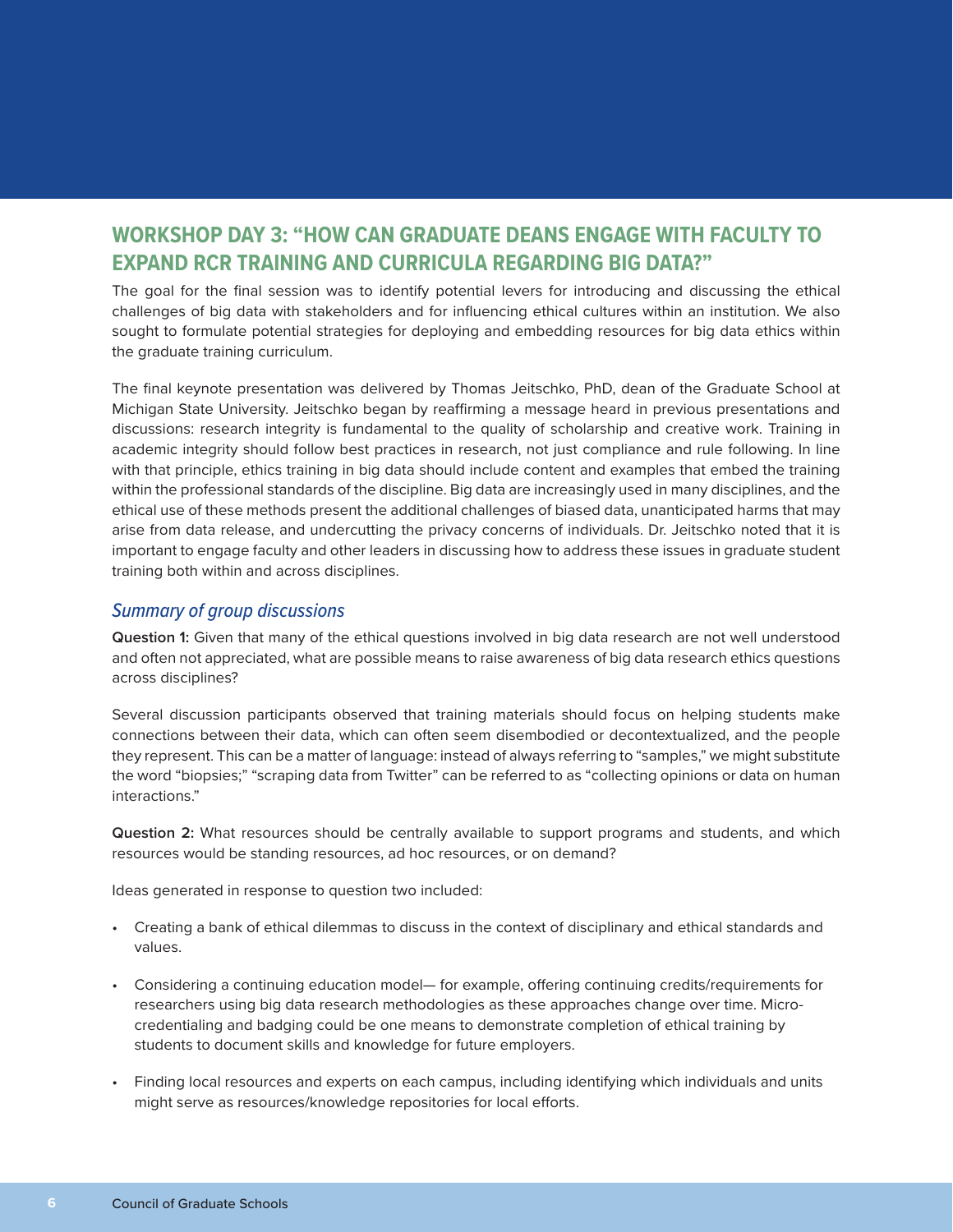- Providing templates for language detailing professional standards for inclusion in graduate handbooks. This is a little-used resource for norm-setting in programs.
- Ensuring that ethical behavior is modeled for graduate students and other researchers at all levels of leadership within the institution. The message should be that research ethics are not merely about compliance, but about professional development and academic excellence.

**Question 3:** How can faculty be engaged to facilitate discussions with students about big data ethics?

For this question, participants identified two potential tactics:

- Taking advantage of opportunities to seed discussion between mentors and students is a key challenge but also an opportunity. Graduate student handbooks should cue students to ask faculty about research ethics. Contracts and formal expectations for graduate student researchers might also ask students to engage faculty members on these issues.
- To engage faculty in addressing these ethical issues, CGS and others might convene a panel designed to allow faculty and students to anonymously raise questions about ethical challenges in big data.

#### **CONCLUSION**

By the conclusion of the workshop, there was general agreement that we need to better utilize existing resources and develop new ones that illustrate best practices in the use of big data methods and databases.

Graduate deans can assist and support institution-wide discussions of expanded training opportunities in the ethical use of these methods; these discussions should include a wide range of stakeholders, including faculty, students, IT staff, IRB review boards, and others. Discussions and training opportunities have the potential to strengthen the culture of research and academic integrity within institutions.

CGS has had a long-term commitment to supporting graduate deans by providing resources and identifying best practices in all areas of graduate training, including in academic integrity and the responsible conduct of research. The discussions in this workshop provided ideas and resources that have the potential to help the graduate education community expand training in the ethics of big data research. CGS will continue this conversation in its future communications with graduate deans and their staff, and through presentations at future meetings.

Research using big data has enormous potential to help us address pressing problems in and between a broad range of fields, but we must work together to ensure that researchers are prepared for both the risks and rewards of this work. As we look to the future, CGS and PERVADE welcome the insights and support of members of the broader research community.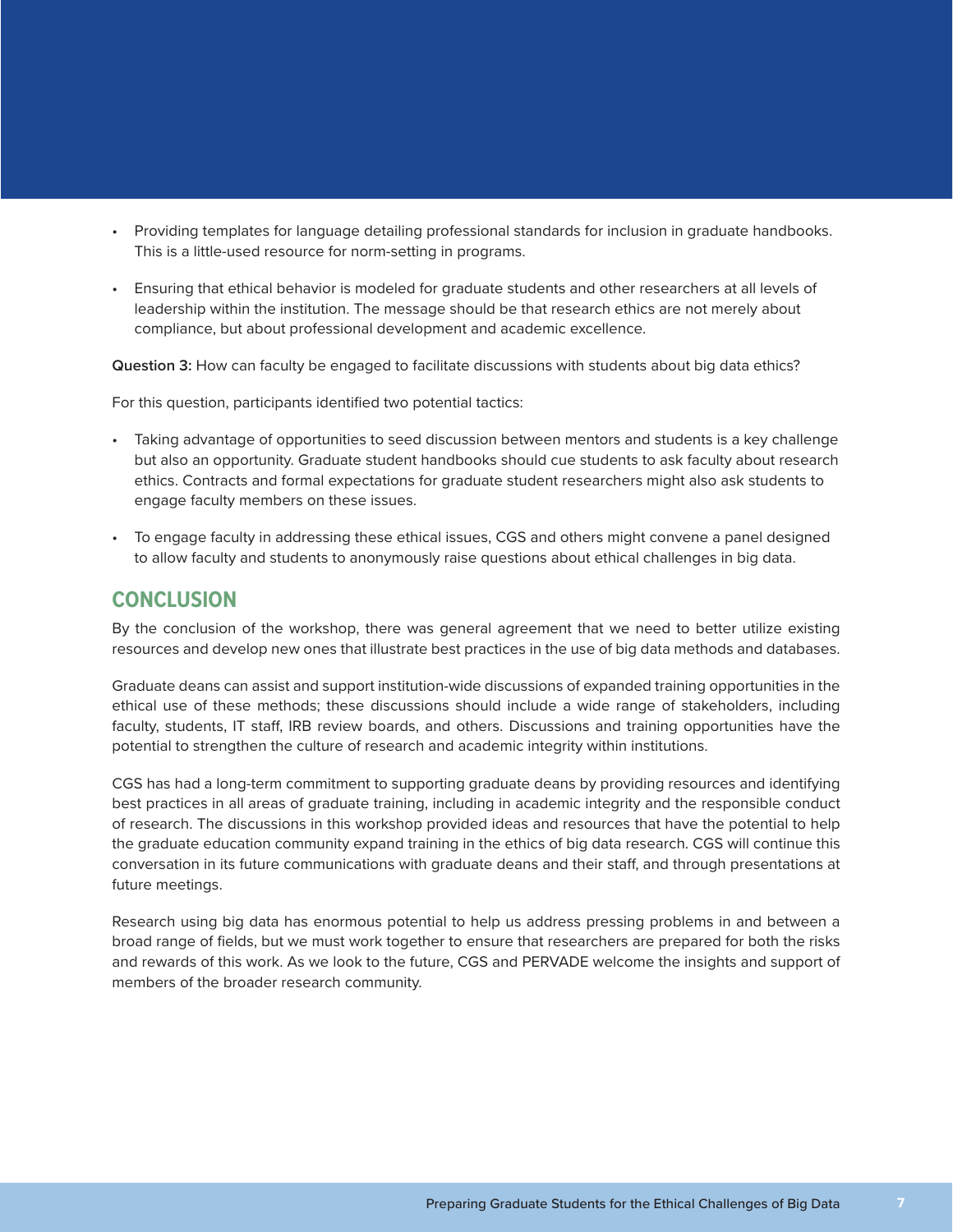# **Works Cited**

- 1. SAS. (n.d.). *Big data: What it is and why it matters.* [https://www.sas.com/en\\_us/insights/big-data/what-is](https://www.sas.com/en_us/insights/big-data/what-is-big-data.html)[big-data.html](https://www.sas.com/en_us/insights/big-data/what-is-big-data.html)
- 2. National Academies of Sciences, Engineering, and Medicine. (2015). Appendix A: Categorized list of cybersecurity threats. *Guidebook on best practices for airport security.* Washington, DC: The National Academies Press. <https://www.nap.edu/read/22116/chapter/12>
- 3. Golder, S., Ahmed, S., Norman, G., & Booth, A. (2017). Attitudes toward the ethics of research using social media: A systematic review. *Journal of Medical Internet Research, 19(6),* e195. [https://doi.](https://doi.org/10.2196/jmir.7082) [org/10.2196/jmir.7082](https://doi.org/10.2196/jmir.7082)
- 4. Vitak, J., Shilton, K., & Ashktorab, Z. (2016). Beyond the Belmont principles: Ethical challenges, practices, and beliefs in the online data research community. Proceedings of the 19th ACM Conference on Computer Supported Cooperative Work and Social Computing (CSCW 2016). Presented at the 19th ACM Conference on Computer Supported Cooperative Work and Social Computing (CSCW 2016), San Francisco, CA.
- 5. Walker, G.E., Golde, C.M., Jones, L., Bueschel, A.C., & Hutchings, P. (2008). *The Formation of scholars: Rethinking doctoral education for the twenty-first century.* San Francisco, CA: Jossey-Bass.
- 6. Council of Graduate Schools. (2012). *Research and scholarly integrity in graduate education: A comprehensive approach.* Washington, DC: Author.
- 7. Kent, J. (2015, November). "Big questions about 'big data:' Perspectives from the 2015 global summit on graduate education." *GradEdge* vol 4 (9). Accessed at [https://cgsnet.org/ckfinder/userfiles/](https://cgsnet.org/ckfinder/userfiles/files/2015 Global Summit Event Summary_Kent(1).pdf) [files/2015%20Global%20Summit%20Event%20Summary\\_Kent\(1\).pdf](https://cgsnet.org/ckfinder/userfiles/files/2015 Global Summit Event Summary_Kent(1).pdf).
- 8. Council of Graduate Schools. (2015). *The implications of big data for graduate education: A proposal for future action: Developed by and for graduate institutions.* Washington, DC: Author. Accessed at [https://cgsnet.org/ckfinder/userfiles/files/WebVersion\\_Practical\\_Actions\\_2015\\_final2.pdf](https://cgsnet.org/ckfinder/userfiles/files/WebVersion_Practical_Actions_2015_final2.pdf).